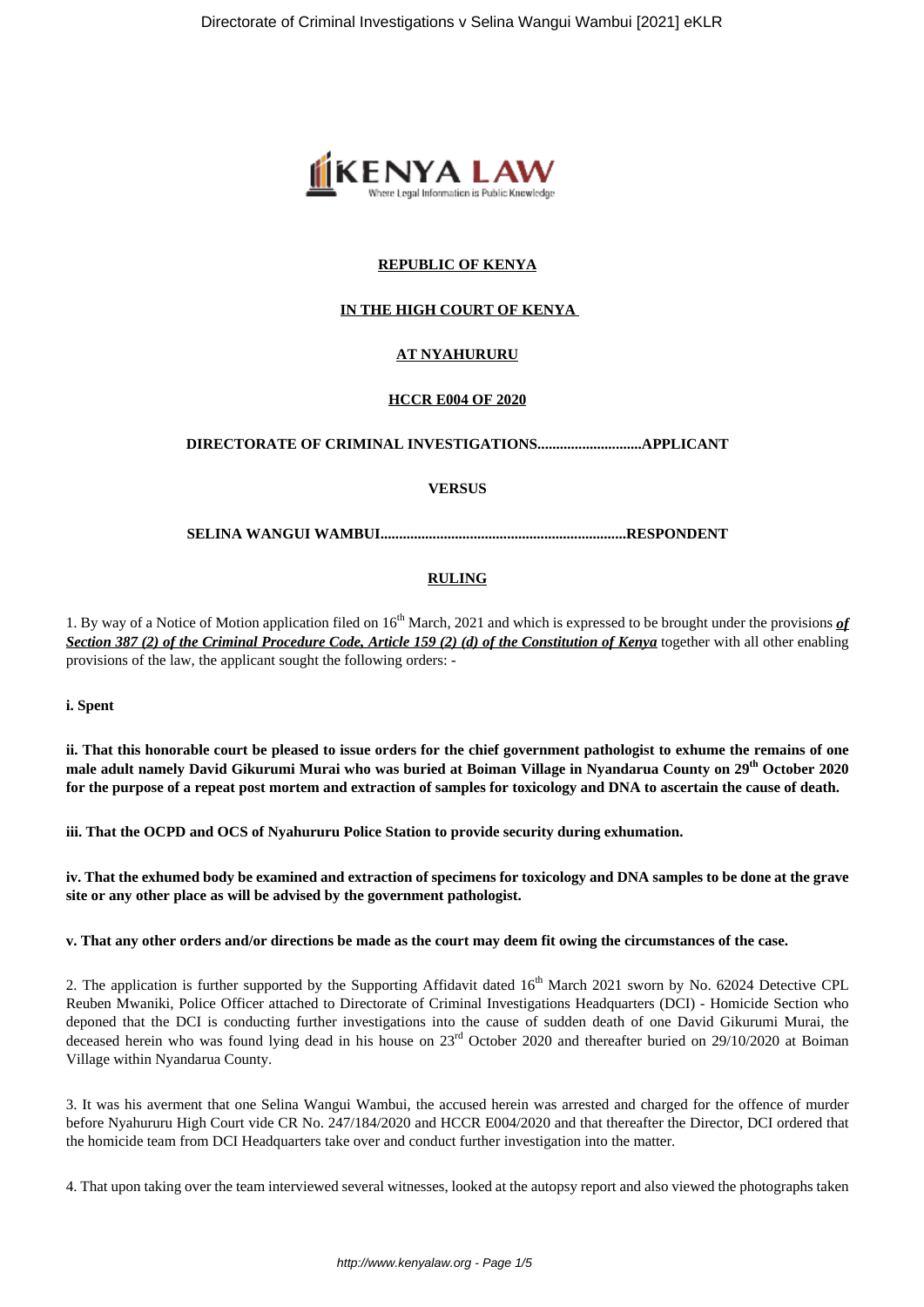during the documentation of the scene which said photographs were sent to the Chief Government Pathologist to give a professional opinion in consultation with the autopsy report who was of the opinion that the autopsy report appears not to be consistent with the facts and circumstances of the case.

5. CPL Benson deposed that the team is of the opinion that the body needs to be exhumed and a repeat postmortem done in order to clear some outstanding issues hence the present application.

## **APPLICANT'S SUBMISSIONS**

6. The applicant submitted that the initial autopsy report was conducted by a doctor who does not possess any training in pathology and is just a senior medical doctor. They contended that the pathologist who recommended for removal of the body possesses training in the field of pathology. In his opinion he stated that the autopsy would have had a better outcome had it been conducted by a pathologist.

7. It was their argument that no prejudice will be occasioned on the accused if the order of exhumation is granted. That the practice towards exhumation is for one to seek a court order to enable remains of the deceased to be exhumed. *Sections 387 and 388 of the Criminal Procedure Code* allows state authority through the office of the DPP or the court to allow an inquiry into the cause of death and *Section 159 (d) of the Constitution* states that justice shall be administered without undue regard to procedural technicalities.

8. The applicant reiterated that the sole purpose for requesting for the exhumation is to allow for further investigations into the cause of death. Reliance was placed on *Republic versus Geoffrey Kipchumba Kangogo [2018] eKLR.* Further, it was stated that the order sought is allow the police to carry out further investigations which cannot be established through cross examination of the pathologist.

9. The applicants pointed out that the family of the deceased who are the custodians of the deceased have no objections to the orders sought and that it will help clear the doubt that they have in regard to the cause of death.

10. Reliance was also placed on *George Taitimu vs Chief Magistrates Court Kibera & 2 others [2014] eKLR* where it was held that the DPP and the Police are not prevented from continuing investigations or even receiving new evidence once the accused has been charged and in the course of trial.

## **COMPLAINANT'S SUBMISSIONS**

11. The complainant stated that one of the grounds raised in opposing the application is on jurisdiction. To this end, they submitted that although the application reads '*In the Chief Magistrate's Court at Nyahururu'* it was filed before the High Court and this such procedural technicality and typographical error is curable under *Article 159(d) of the Constitution*.

12. It was the complainant's submission that although the postmortem report indicates that the cause of death was asphyxiation by strangulation, a look at the post mortem report at page 3 indicates that his digestive system was *"cyanised liver and spleen inflamed gastric mucosa with malordoroius reddish fluid"* that the doctor who carried out the postmortem report clearly saw the need to have a toxicology report carried out in order to establish the cause and or event leading to the deceased's death however no copy of the toxicology report has been presented thus a clear indication that the said samples never got to the CID offices. Reliance was placed on *Republic v Geoffrey Kipchumba Kangongo* as quoted in *Elijah Oginda vs. Republic through Directorate of Criminal Investigations & Another [2019] eKLR.*

13. The complainant contended that the file was allocated to the CID Offices and Homicide Team after the respondent had already taken plea thus calling for the need to carry out further investigation. That the hearing has not commenced and as such thus cannot be construed as a mechanism for fishing for speculative evidence and even so nothing bars the prosecution and investigation officer from carrying further investigations even where a matter is pending in court as was supported by the case of *George Taitimu vs Chief Magistrate's Court Kibera & 2 others [2014] eKLR* as cited in the case of *Republic v Kennedy Onsarigo Sebe & 3 others [2019] eKLR*.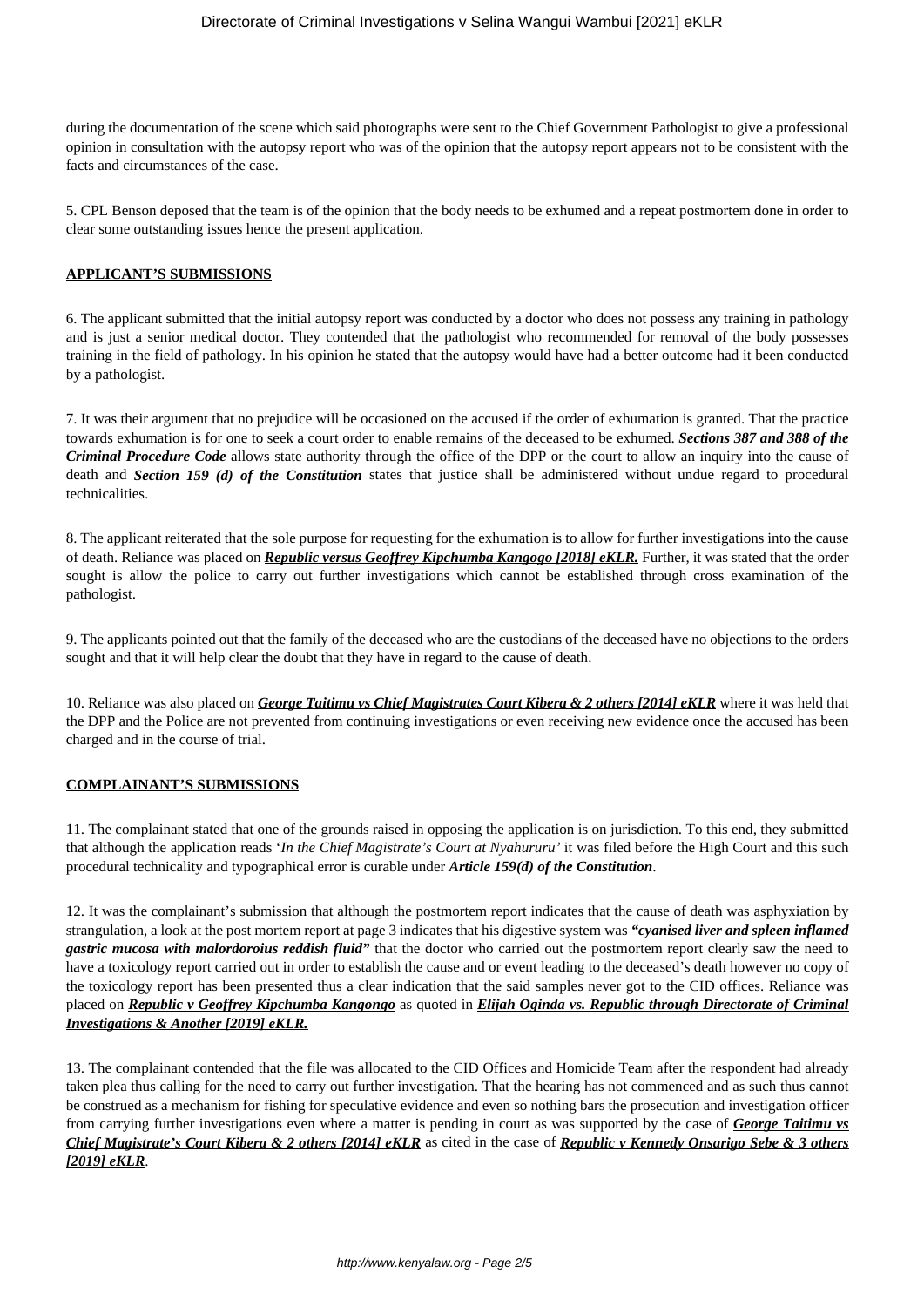14. Lastly, the complainant asserted that there in need to have the body exhumed to help answer the question on how the deceased was murdered. Reliance was placed on *Elijah Oginda v Republic through Directorate of Criminal Investigations & Another [2019] eKLR* and *UZ (suing on behalf of KM (a minor deceased) v Cabinet Secretary for Health & 3 Others [2014] eKLR.*

## **RESPONDENT'S SUBMISSIONS**

15. The respondent submitted on the issue of jurisdiction and the standard of proof required to grant the present application.

16. On the question of jurisdiction, the respondent argued that what is before the court is a murder trial and not an inquest as stipulated in *Section 387 of the Criminal Procedure Code* and therefore this court has no jurisdiction to order the exhumation of the remains of the deceased. Reliance was placed on *Republic v Godfrey Kipkemboi Kangogo [2018] eKLR*, *Elijah Oginda v Republic [2019] eKLR* and *Article 165 of the Constitution.*

17. The respondent submitted that the application is largely conjectural and that the opinion of the chief government pathologist is not an exhibit before the court. It was their assertion that the applicant's statement that the doctor who conducted the autopsy has no training in pathology has no basis. That their application and evidence produced failed to meet the requisite standard of proof.

18. In conclusion, the respondent averred that the postmortem already filed clearly indicated what the probable cause of death was. The contents of the stomach, spleen, liver and blood are in possession of the applicant incase further tests are required and that the only reason the applicant is seeking the exhumation of the body is to prove the hypothesis that the deceased could have died on poising which is speculative.

# **ANALYSIS AND DETERMINATION**

19. First and foremost, I wish to address the issue of jurisdiction as raised by the respondent. It has long been established that jurisdiction is everything and without it the Court must down its tools otherwise everything after that becomes a nullity. (See: *Owners of the Motor Vessel "Lillian S" v Caltex Oil (Kenya) Ltd [1989] eKLR*).

20. The respondent submitted that the high court seized of a murder trial has no jurisdiction to direct the exhumation of a body as the same is vested on the magistrate's court by way of inquest according to *Section 387 and 388 of the Criminal Procedure Code*.

21. However, in the present matter there was no inquest held as to the sudden death of the accused. *Section 387(2) of the Criminal Procedure Code* donates powers to a magistrate conducting an inquiry to order for exhumation of a dead body so as to discover the cause of death nevertheless *Article 165(3) (a) of the Constitution* vests the High Court with unlimited original jurisdiction in criminal and civil matters. Accordingly, I find that this court has proper jurisdiction to entertain the application under *Article 159 and 165 of the* **Constitution.** In any case, one cannot fault a party on procedure over substance, the latter takes precedence and finds refuge under *Article 159 (2) (d) of the Constitution*.

22. Now moving to the main issue at hand which is whether the exhumation orders sought should be allowed" The applicant submitted that the DCI needs to carry out further investigations particularly of toxicological nature are required to determine the deceased's cause of death. A claim that was supported by the deceased's family i.e. the complainant. The respondent is opposed to the same on the basis that the application is largely conjectural and that the postmortem already filed clearly indicated what the probable cause of death was.

23. Looking at all the circumstances surrounding this case, I find that it serves justice that the prosecution's application be allowed. It is my considered view that to determine the deceased's cause of death is a material issue in this case and not speculative as contended by the respondent.

24. As cited by all the parties, I have thoroughly gone through the case of *Republic v Godfrey Kipkemoi Kangogo [2018] eKLR* where it was held that:-

**"I should begin by stating what I believe to be the correct legal standard to apply in a case like this. A request to exhume a**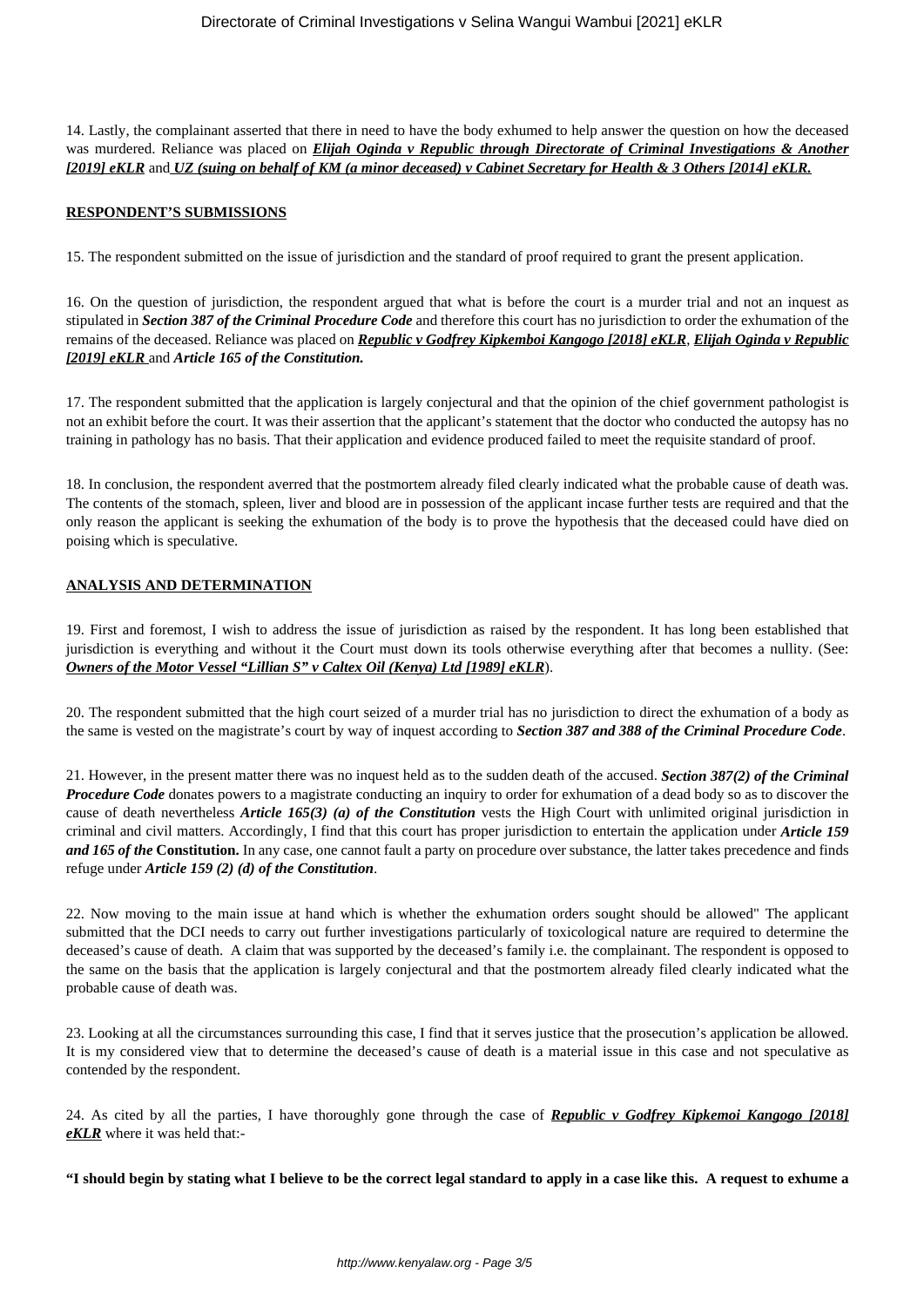**Deceased's body at the instance of an Accused Person is one that calls for the balancing of the rights of the Deceased's family to have the Deceased's body remain undisturbed and respected in accordance with their religion or traditions – factors which implicate rights to culture and religion as well as dignitary and privacy rights of the family on the one hand. On the other hand, these rights must be weighed against the right of an Accused Person to be afforded all reasonable facilities to mount his defence in order to ensure that there is a fair trial.**

**The test, however, is whether the justice of the case requires accommodation of the request by the Accused Person. Neither right is absolute: The Deceased's family do not have an absolute veto to bar the exhumation of the body of their loved one based on their beliefs or privacy rights where there is a legitimate reason to order such an exhumation at the instance of an Accused Person who faces murder charges. At the same time, an Accused Person does not automatically gain an entitlement to exhumation just because he so requests. There must be a legitimate and compelling reason for the request.**

**The correct rule of law, then, seems to be the following. Exhumation of a body in the face of objections from the family of the Deceased is a radical and extreme step. It should only be ordered in the clearest of circumstances and as a last resort due to the privacy and dignitary interests of the family involved. A request for exhumation of a body that has been buried in order to perform a second autopsy is, therefore, an extraordinary relief which should not be allowed in any case unless it is imperatively demanded under the circumstances and is necessary for the due administration of justice. An order for exhumation should not be granted where the existence of evidence sought is speculative and uncertain and its value in aiding defendant's defense is conjectural and remote. It should also not be granted where the evidence sought can be proved or established by other means. Finally, an order for exhumation should only be granted where it will resolve a demonstrably important or material issue in the case.**

25. Accordingly, the deceased's family is in support of the present application and the same will not be an invasion of the privacy and dignitary interests of the deceased's family. Does the present application serve the interest of justice" According to my considered view, the answer to this is in the affirmative. Although there was a post mortem carried out on the deceased's body and a report filed, the case was forwarded to the DCI headquarters at the DCI director's request for further investigations and as they were carrying out the same the chief government pathologist was of the opinion that the autopsy report appears not to be consistent with the facts and circumstances of the case. It is my view that finding out the cause of the deceased's death is a legitimate and compelling reason to make the exhumation request and the prosecution has laid a proper basis for the request.

26. In *Elijah Oginda v Directorate of Criminal Investigations & another [2019] eKLR* the court stated as follows: -

**"I have considered the arguments which were presented in court borrowing from the case of R v Geoffrey Kipchumba Kangogo that an exhumation order should not be granted where the existence of evidence sought is speculative and uncertain and its value in assisting the defendant's defence is conjectural and remote. The court added that;**

# **"…an order for exhumation should only be granted where it will resolve a demonstrating important or material issue in the case."**

**Indeed, in the legal encyclopedia American Jurisprudence (12th Edition), the question that must guide this court is whether exhumation is absolutely essential in the administration of justice. Going by the information, presented – especially the alleged hurried burial, I am persuaded that there is reason for the respondents to express doubt and suspicion regarding the cause of death – that a second autopsy will give them the where-withal to pursue certain theories including challenging the conclusions of the official post mortem report.**

**The test is simply whether justice requires accommodating the appellants position regarding emotional trauma without a doubt, the pendulant swing heavily in favour of truth and justice. There is greater prejudice to be suffered in retaining the body for a longer period pending hearing of the appeal. Once again borrowing from the legal encyclopedia"**

27. From the foregoing, it is clear that in determining exhumation request, the paramount consideration is the administration of justice. The prosecution believes that samples taken from the deceased if exhumation orders are granted will enable the investigative team to ascertain the deceased's cause of death which I believe favors truth and justice in the circumstances and will be crucial during the determination of the murder case against the accused.